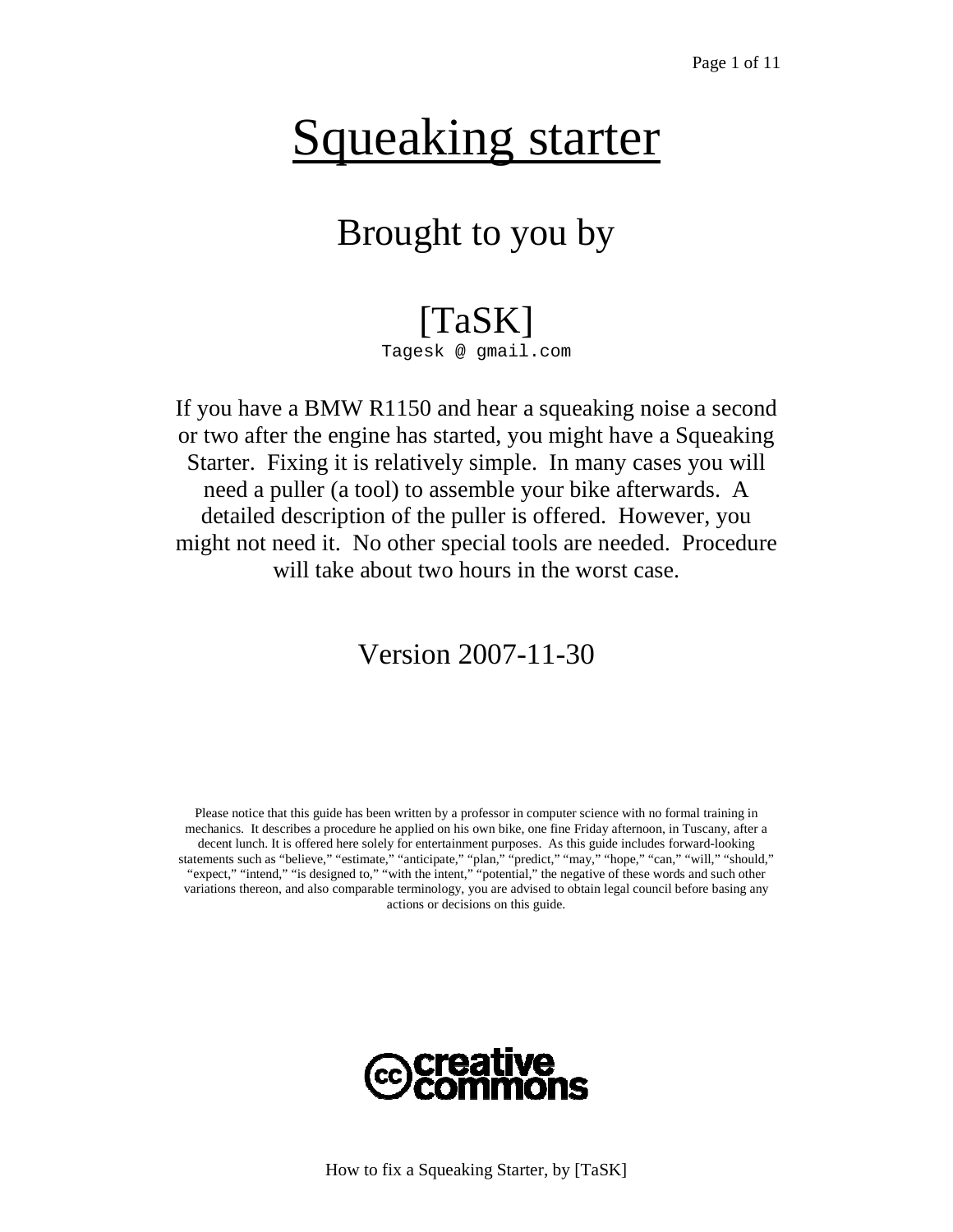One fine morning you might notice that you noticed something that you have, in fact, noticed for quite some time, but not noticed that you have noticed it. When you start the bike, after the starter has cranked the engine for a few seconds, and  $\ddot{\textbf{t}}$  the engine fires and starts, then your hear a squeaking noise (metal against metal, teeth grinding). It only lasts for a second. Maybe two. You get nervous. You say to yourself: *Was this noise here earlier? Is something very wrong? Will my bike die? Will I die?* 

What you are hearing is the "Squeaking Starter". Simply stated, the facts are:

- Yes, you will die, but not from this.
- Yes, your bike will probably also die, but not from this.
- If you are able to both read (this article) and ride (your vision is OK and you have nimble fingers), you are capable of fixing it yourself. Since you ride a bike and want to reward yourself with another accomplishment here is how to proceed.

This guide uses a 2000 BMW R1150GS. I have been told that all R1150s are the same in this respect, but I have not verified this. Proceed carefully and verify these instructions with your own bike.

If you have other types of problems with the starter, this guide can help you to disassemble the starter for further repair. Additional repairs are not covered (at all).

The source of the terrible sound is dirt and dust which has clogged a moving part within the starter. Here is a (brief) outline of the procedure that should work:

- 1. Lift (no need to remove) the tank to disconnect the battery
- 2. Remove the starter and remove the upper half. You can try to clean and grease the starter without further disassembly. It might be sufficient in many cases. In fact, Google will tell you that this will be sufficient in most cases. If it works for you, you put back the upper half, re-mount the starter and you will be back on the road after 20 minutes. Furthermore, if you do not have (access to) a puller, this is as far as you will want to venture!
- 3. If you do have access to a puller…. disassemble the starter gear. In almost all cases, this will be sufficient to solve the Squeaking Starter problem. Grease, assemble, and install. You'll be back on the road in two hours.

To re-assemble the starter gear you will need a *puller* (that is, if you proceed with step 3 you need a *puller* to get back on the road). More details on this tool later. Or, in other words: If you don't have (access to) a puller, do not disassemble the starter gear.

Here is a list of the tools I used:

- Torx T-20
- $\bullet$  Torx T-25
- Allen wrench 10 mm and 13 mm
- 6 mm hex. Two versions are discussed
- A small, flat screw driver that you are willing to destroy
- Small hammer (used to destroy the screw driver)
- A pair of pliers
- A pair of scissors or wire cutters (to cut a plastic strip)
- A plastic (nylon) strip/tie.
- Torque wrench for 20 NM
- 6 mm hex that can attach to the torque wrench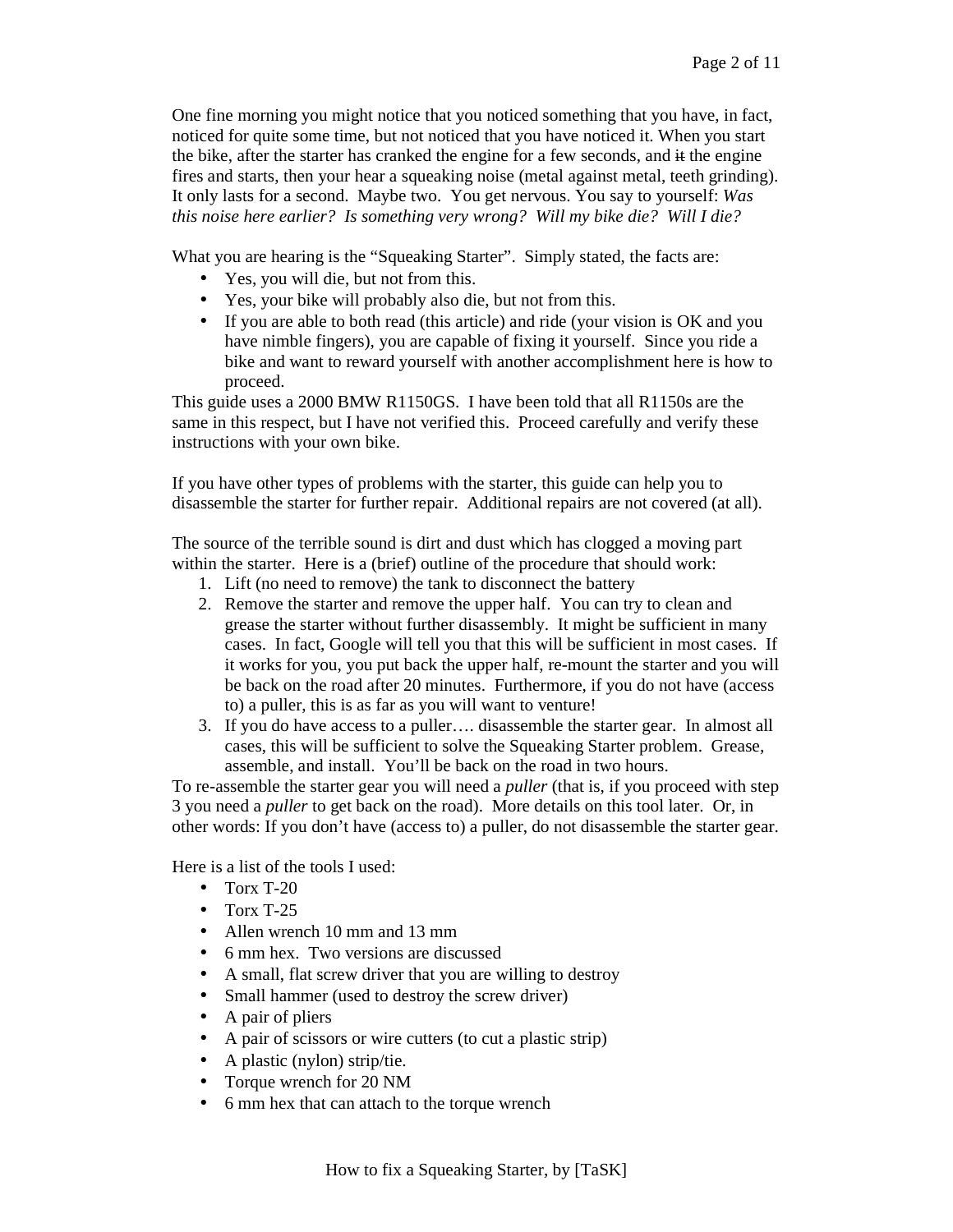- An extender that you can find in the stock tool kit of your bike (that is, below the passenger seat). A picture is provided to help you find the right one.
- A puller

The puller might not be needed; read the whole story and see for yourself. But if you need it, there is no way to manage without one. But please read on.

This guide shows the procedure in great detail. Perhaps too much detail for an experienced mechanic. But the purpose of the guide is to give all riders, even those who feel somewhat mechanically-challenged, the courage to just DO IT.

#### **Part one – Lifting the tank**

As the starter has a wire attached directly to the battery, you must lift the tank and disconnect the battery before trying to remove the starter. If you don't disconnect the power from the battery you might severely damage your bike, and you might severely injure yourself.



To lift the tank, you carefully remove the black plastic cover on the right hand side of the bike. This will reveal, among other things, a 6 mm hex bolt. With your fingers feel for the back nut, unscrew the bolt and withdraw the nut and then the bolt. Carefully move the tank backward a few centimeters, and then lift the rear (not the front!) up about 20 cm. Insert a piece of wood to support the tank as shown on the picture above. Pay attention to the fact that if the tank falls while you have your fingers below its scissors-like edge, your fingers might take a real beating. Make sure this doesn't happen!

It is an advantage, but not strictly necessary, to use wood from a cherry tree. There is no functional difference between different types of woods, but cherry is the by far most beautiful and *beauty adds life*. Oh well.

In the photo above, the bolt that secures the tank is shown in red. The negative pole of the battery, which is the one you will want to disconnect, is shown in green.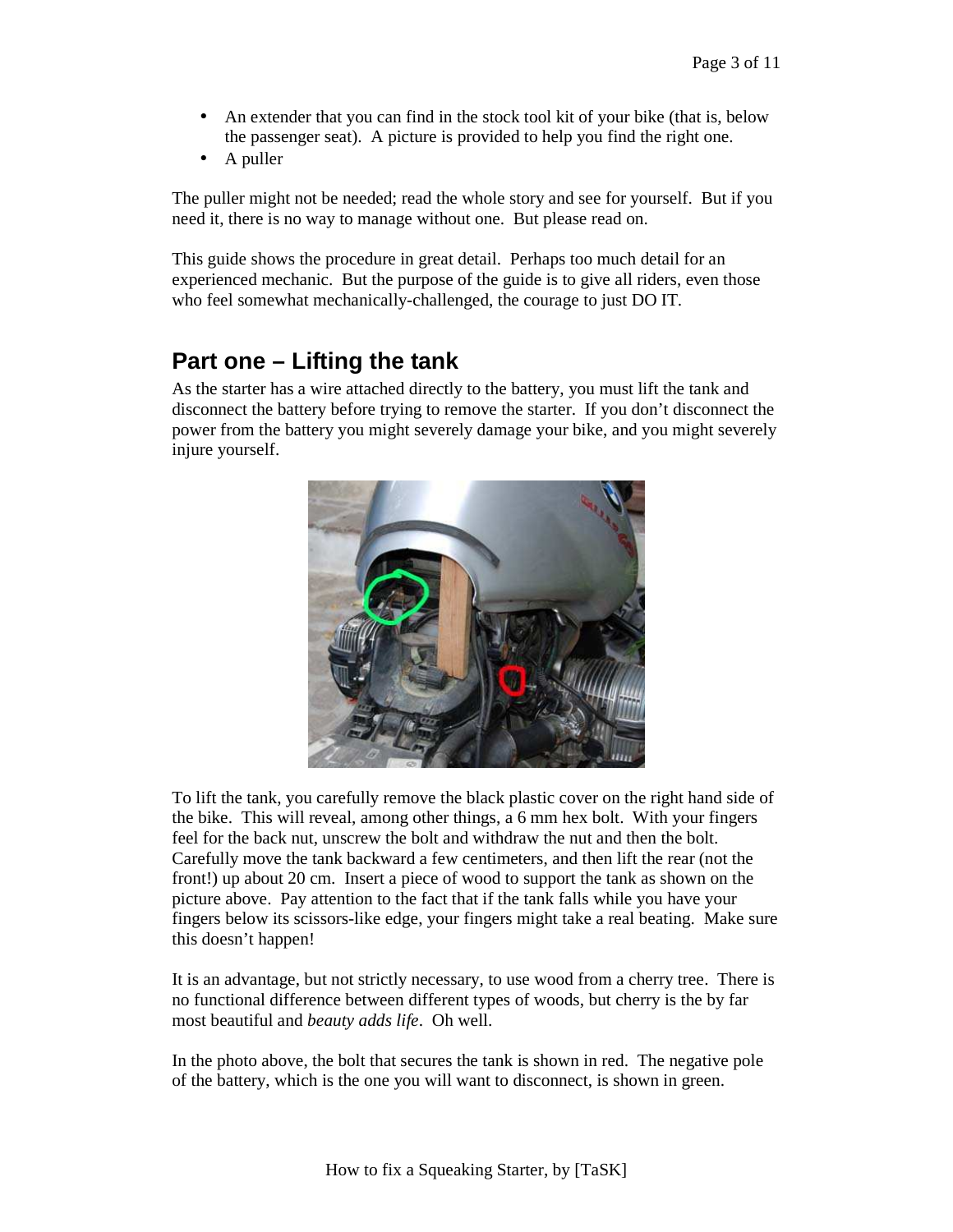# **Part two – Removing the starter**



The starter is located behind a plastic shield found on the left-hand side of the bike. The cover is attached with a single T-25 Torx. After having removed the screw, move the cover slightly backward to disconnect the front. Detach the cable and remove the cover. What you will see is shown in the picture below.



After making sure your battery is disconnected, use a 13mm Allen wrench to remove the nut holding the upper of the two cables. Pull off the thin electrical wire shielded by the black plastic. They are both marked in green in the picture above.

Try to slide the big wire off the bolt. This might not be possible. If not, you need to cut the strip/tie holding the wires together above and behind the starter. Use a pair of scissors or wire cutters. Be careful not to cut a wire.

The starter is attached by means of two 6 mm hex head bolts. These two bolts are marked in red above. The lower bolt has limited space around it. You have three options, two of which are pictured below.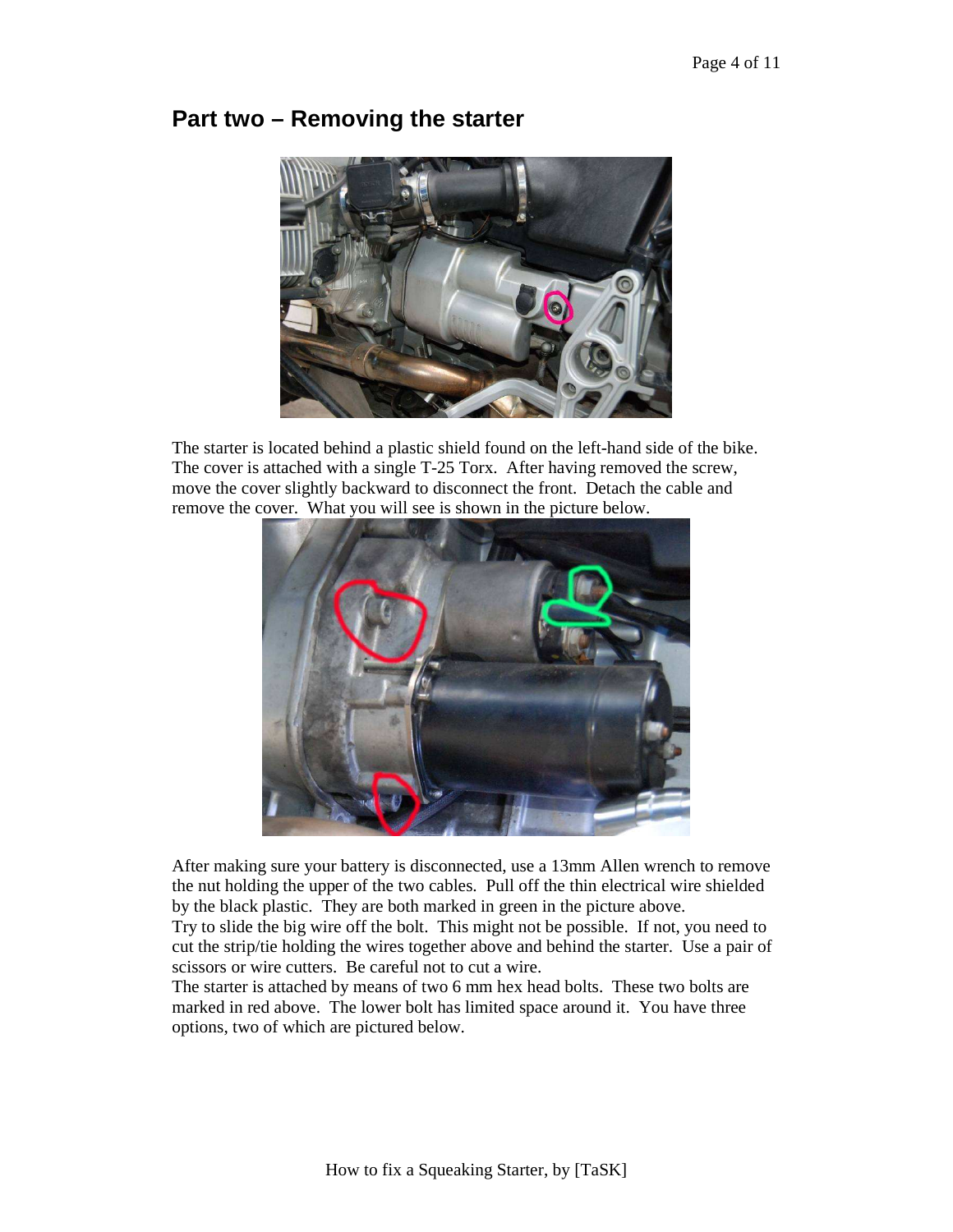

The dirty solution is to insert a simple 6mm hex (the lower tool shown above) and use a pair of pliers to turn it. This works (I did it the first time I cleaned my starter – what is documented here is a second removal in order to take pictures and write this guide) but it really sucks. In particular because when you need to tighten the bolt afterwards, you have no idea of how much force you are using. The correct way is to use a 6mm hex head socket, a swivel joint and an extension; you will need the swivel joint because you need to get to it at an angle. But, as I said, you can use the simple approach if you want.

The third option is to remove the left foot peg. This should (Note: this is a typical forward-looking statement) give ample access also to the lower bolt. I have not tried it as I used a swivel joint instead.

After having removed the two bolts, you should be able to wiggle the starter, and get it off. It looks like this.



It is unlikely that your starter will be as clean as this one.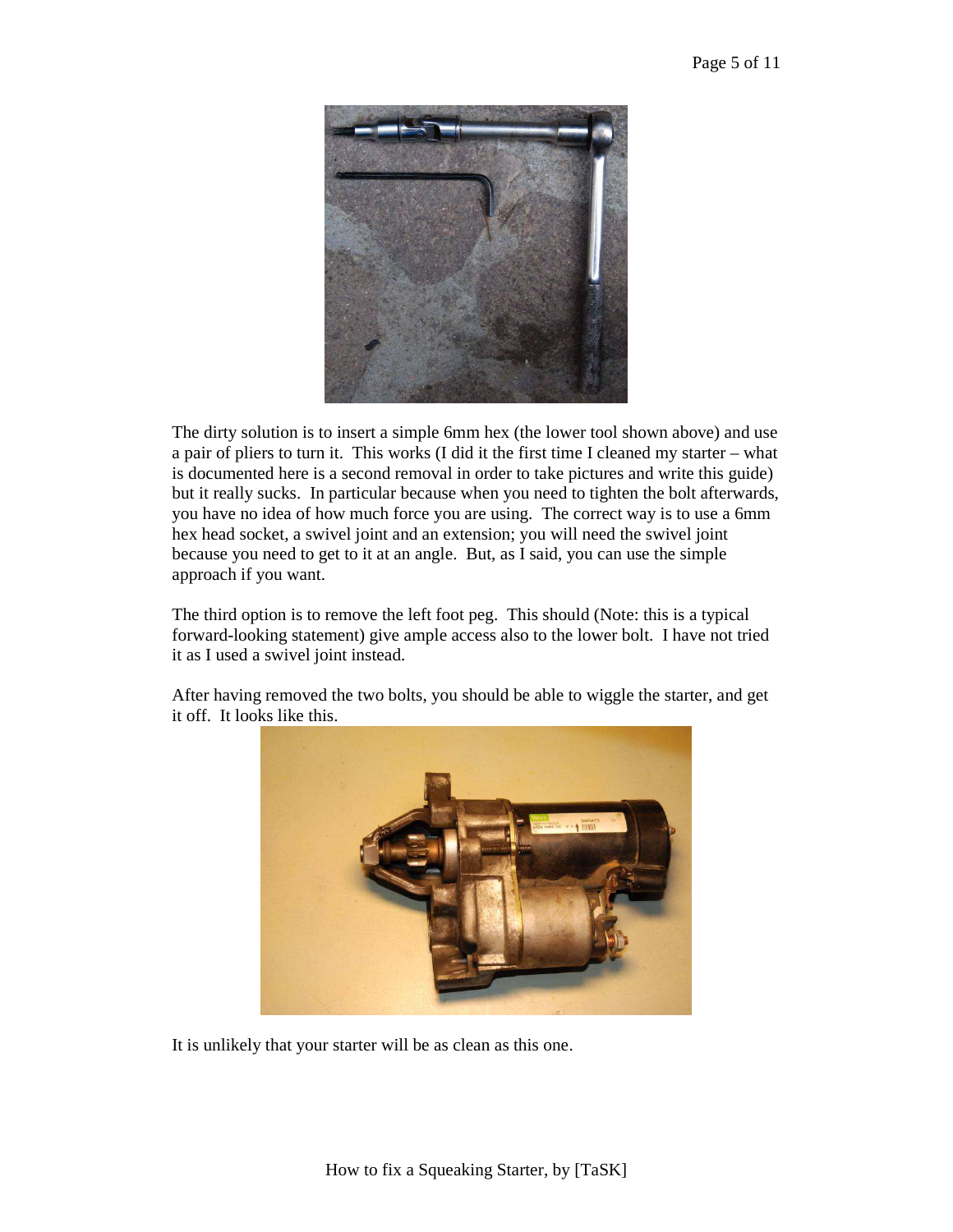#### **Part three – Disassemble the starter**

This part consists of two parts: Removing the upper half of the starter, and disassembly the starter gear. Putting everything back together without a puller can be done as long as you do not disassembly the starter gear.

The upper half of the starter is attached with four torx head screws. Three are T-25 and one is T-20 (oh, how convenient)



The picture also shows the two torx-keys I used. A few more minutes, and we are done.



At this point we are in many cases able to fix the problem with the Squeaking Starter. We have not disassembled the part that requires the puller in order to be assembled. But let us look at the problem. Below is a close-up of the problem area; notice the pin that I have marked with red. It will fall out; try not to loose it!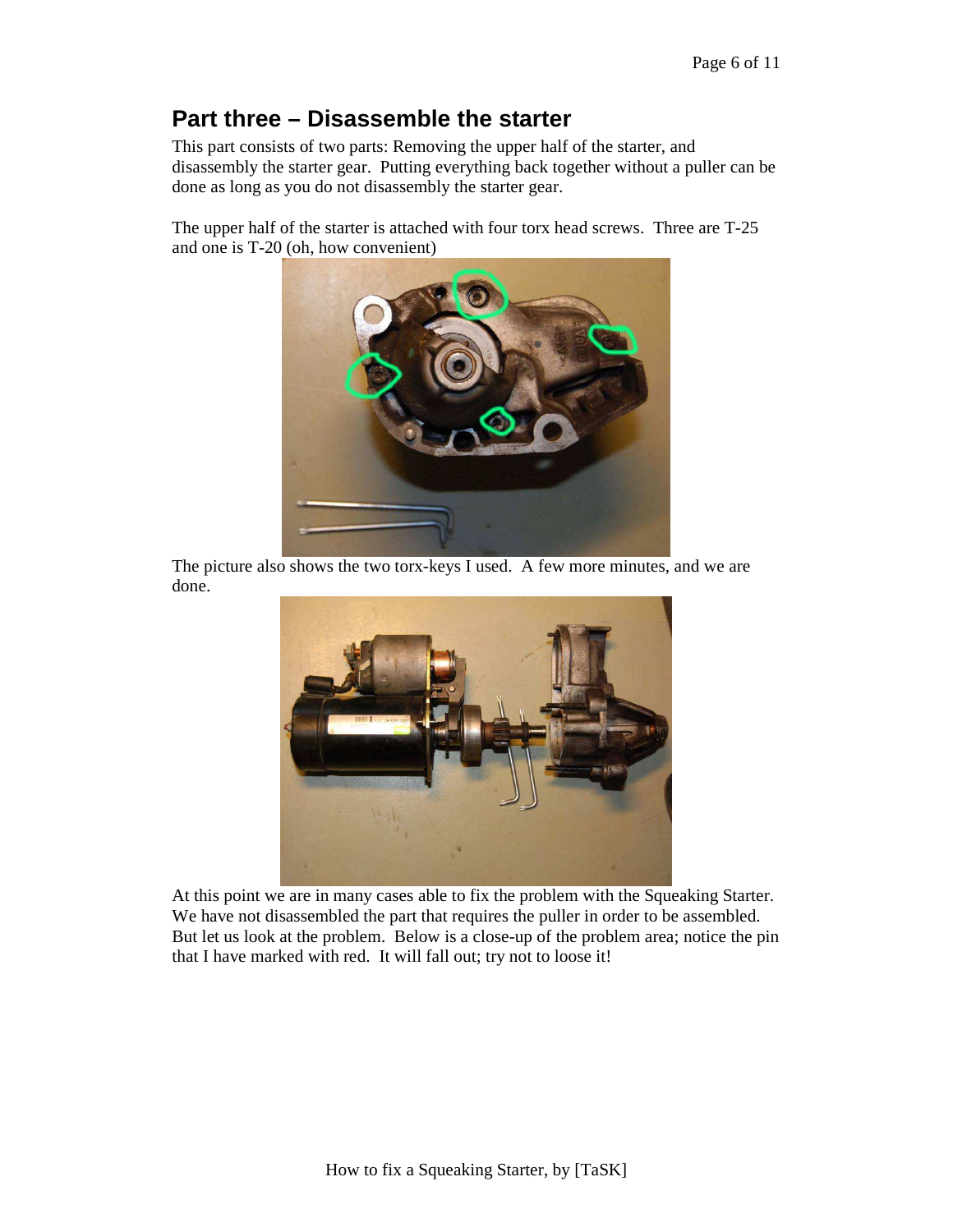

Notice that this particular starter was recently cleaned. Yours will probably be *a lot* dirtier. Now, it works like this: when you press the start button, the starter gear (that's the thing on which I hold my index finger) will be forced to the left (the way I hold it). When you let go of the starter button, the gear should snap back to disengage from the flywheel. The cause of the Squeaking Starter is the shaft gets clogged with old oil and dust and the starter gear doesn't move away quickly enough.

Pull the starter gear all the way to the left and let go. It should snap back by itself. If it doesn't you are looking at the cause of the Squeaking Starter. If it does snap back without resistance, you most likely have some other problem with your bike. Put the starter back in (see below how to do it properly!), take your bike to your dealer.

Depending on the amount of dirt you find, and your willingness to live with a halfbaked solution, you can simply clean the parts you can manage to reach. Use compressed air and solvent to try to get at what you can, and then grease the shaft and gear on the right with silicone grease. Be careful with the solvent – you don't want it to fill the starter itself. When satisfied, you re-install the starter and you're one happy rider.

Far better results, however, can be obtained by removing the starter gear from the shaft and cleaning all of it properly.

Before proceeding beyond this point, please make sure you have access to a suitable *puller*. Details about it can be found below. You need the puller to pull the starter gear together again after you are done cleaning it.

You don't need to own one as you can take your starter to a shop to have it pulled together. In fact, if you would like to proceed but don't not feel competent to use a puller, then go to a shop (any mechanical shop will do) and ask them if you can bring a starter that needs to be pulled together. When they say yes, you run home and take the starter gear apart. I bought my puller because I really wanted to clean the starter properly. It set me back a mere 18 euro (in the currency favored in the New Colonies this would amount to about 26 so called dollars) – nothing compared to the joy of putting my starter back together all by myself! It is worth noting that I almost failed; my puller is slightly too large. You, on the other hand, should get a smaller puller than the one I got, because you have a guide. Good for you! Rest assured, I'll point out why my puller was too large.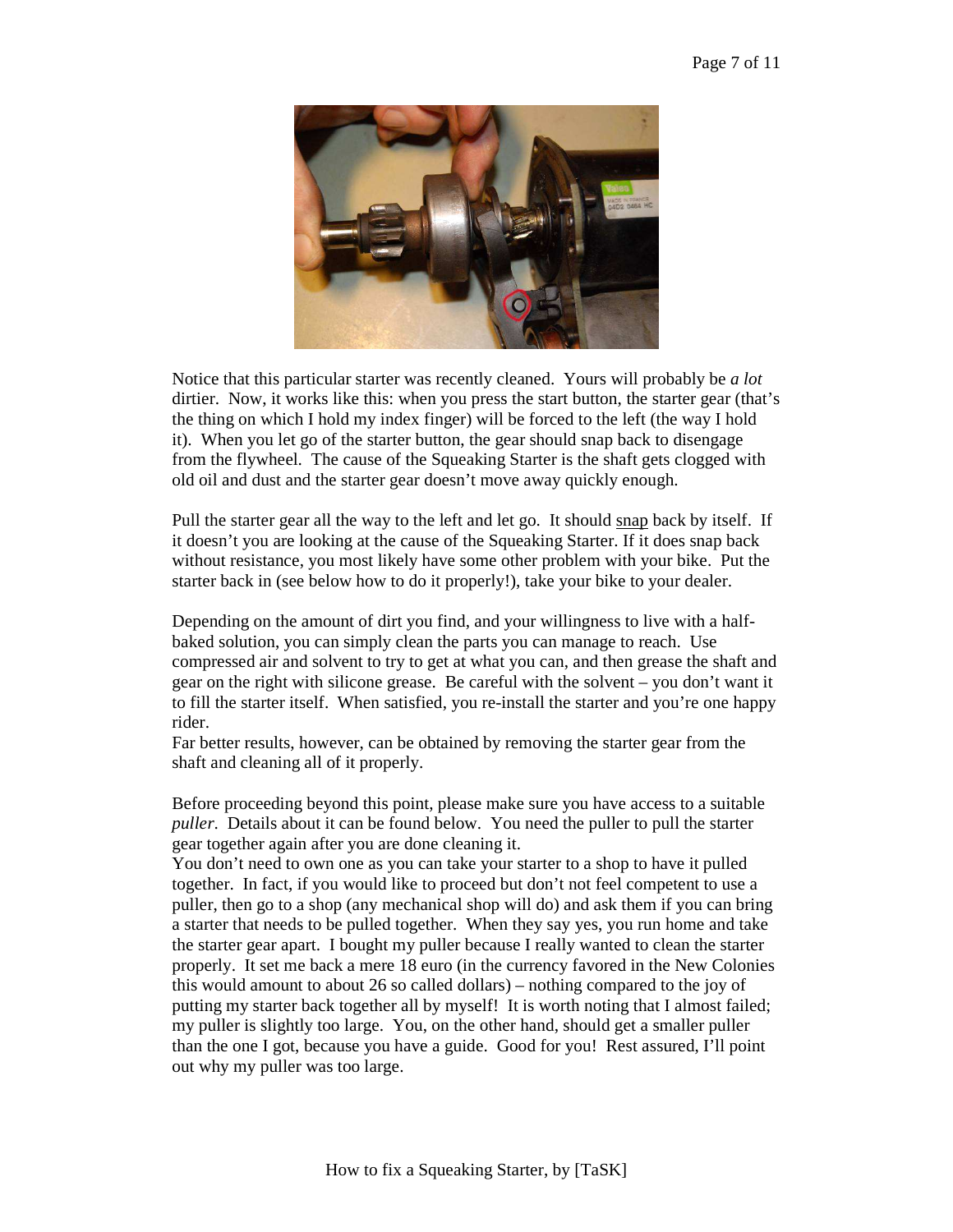The reason the starter gear doesn't fly off to the shaft is due to a *bushing*. To remove the bushing you'll need to force it down the shaft. One way is to use the extender you'll find in the tools that comes with your bike – but any tube will do. That particular extender from the tool box is shown in the picture below. Before grabbing a random tube and hitting it, read on to learn more of the details.



You hold the starter with the shaft pointing upwards, slide the extender down on the shaft so that it rests on the bushing. The pipe must not be too small – there must be some room between the shaft and the pipe (for reasons that will be apparent in a few moments). Carefully use a *small* hammer and tap the extender. The bushing didn't slide down? Well, tap it again using a little more force. After five wimpy tries, you'll give it a real knick, and off it comes! But be careful!



When the bushing slides down, it will reveal a small steel ring loosely set in a groove on the shaft, this ring retains the bushing and not surprisingly is called a *retaining ring*. We now understand how this design works. The bushing is slightly smaller than the sum of the shaft (minus the groove) and the retaining ring. Thus then the bushing is forced over the retaining ring, they are stuck together. Now you can see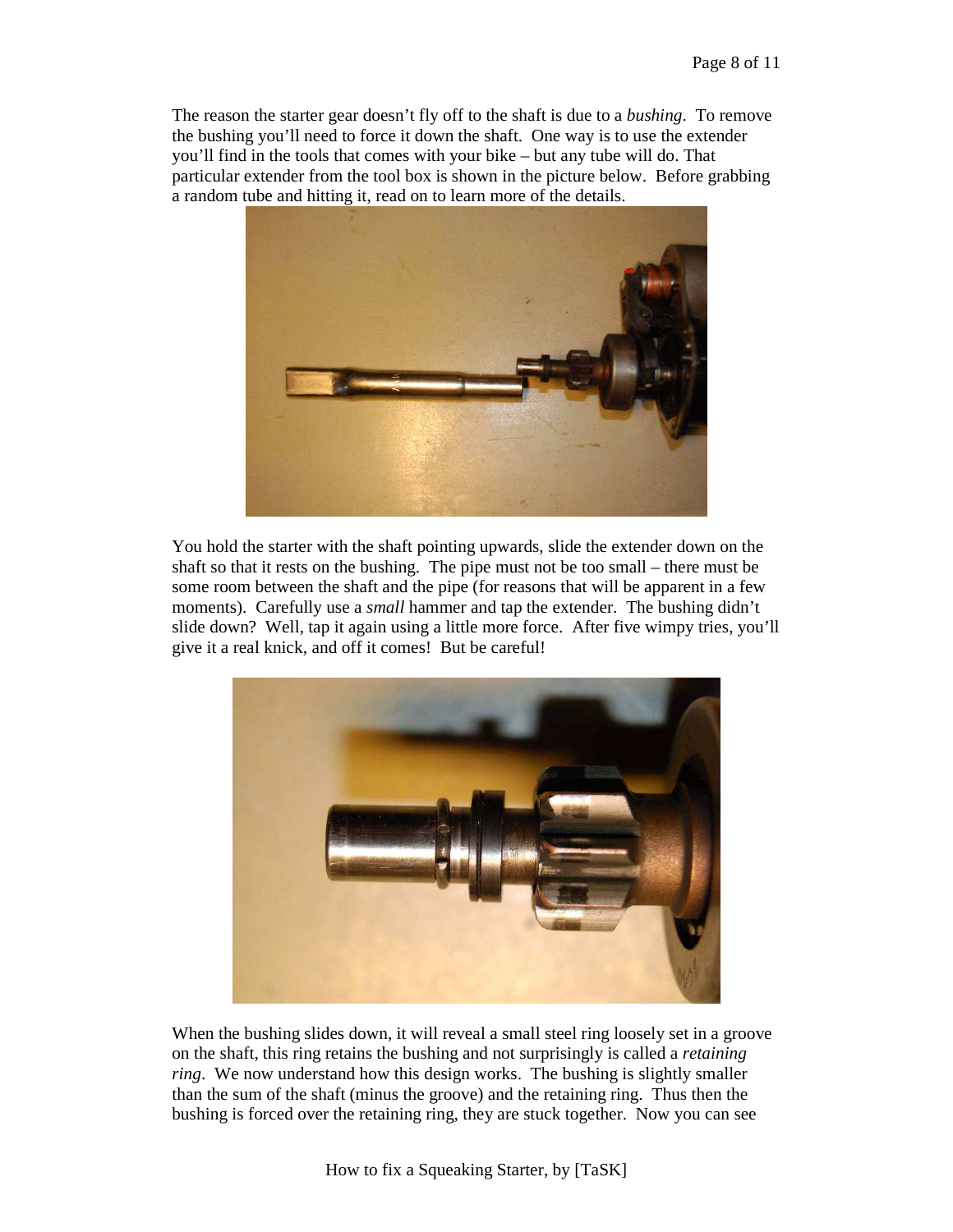why the pipe must not be too tight on the shaft: There must be room for the retaining ring between the inside of the tube and the shaft.

Get your small, flat screwdriver. Carefully get the retaining ring out of the groove, and off. You will have to open it somewhat, but do not open it fully - just enough to get it upwards and off. It is quite stiff, but since you need to reuse the ring, be careful. Here they are, together with the screwdriver that doesn't like to be used for this purpose. Notice that the bushing is placed as it was on the shaft when the shaft pointed upwards. Notice that there is a groove also inside the bushing.



When you look at the picture above, you'll see that I had to widen the retaining ring to get it off. I used a pair of pliers to carefully force it back to its "circular" normal form. But don't make it too small because then you'll won't get it back on the shaft.

And here are all the parts:



Now is the time to clean and grease. Look for any damages and excessive wear. The copper cylinder (it is called the solenoid) should not be greased, where it slides in. But clean it and make sure it slides properly.

Now, the big black part on the left on the picture above can also be taken apart; the electrical motor is inside. However, we will not cover that operation here. It is more complex and your Squeaking Starter will be cured by the work you have already done.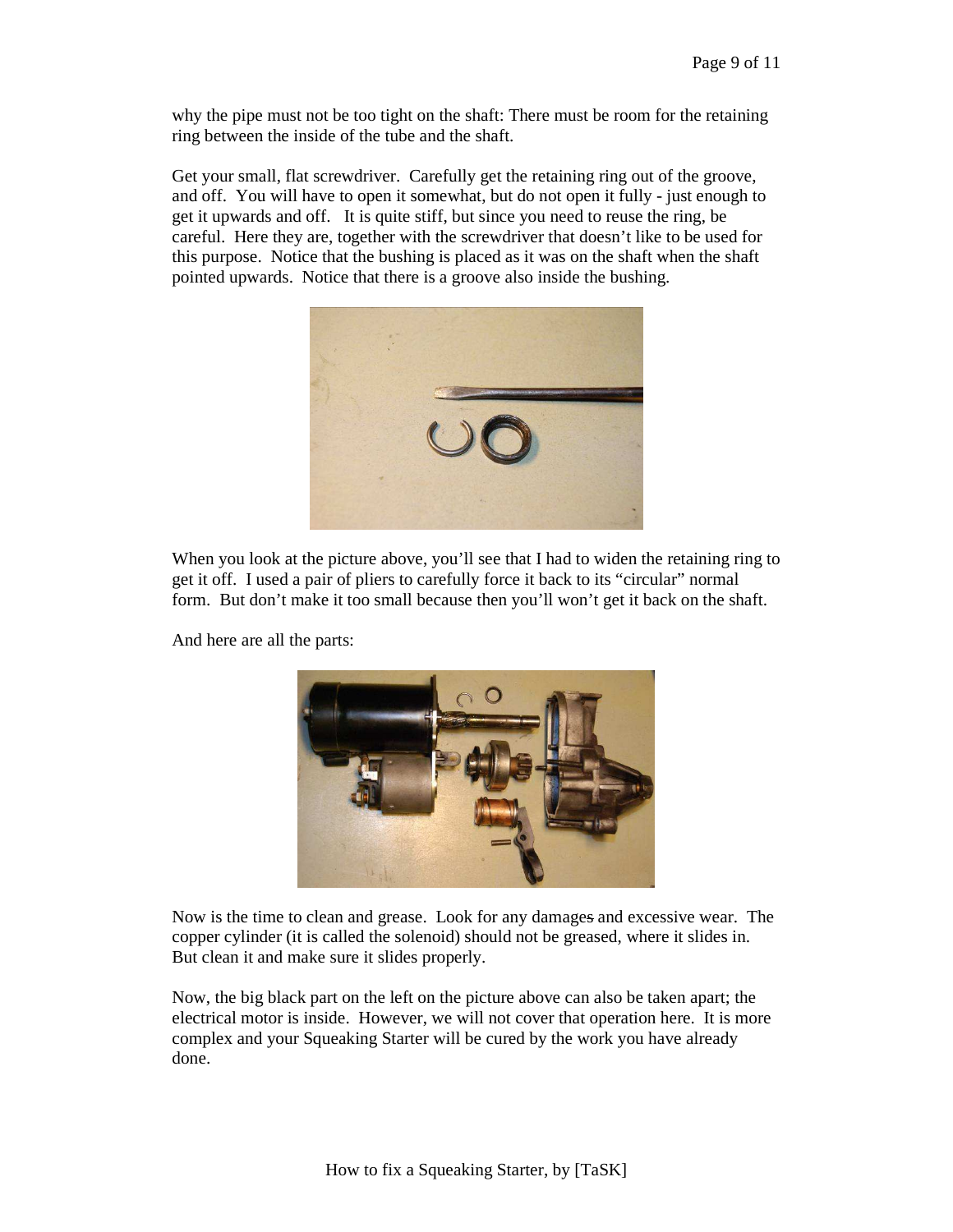It is now time for a proper Tuscan lunch. Then a pennichella (nap), a glass of water, an espresso, and we'll be back in two hours. Boun appteito.

#### **Part four – assemble the starter**

When everything is clean, greased (but not too much), you assemble the parts by sliding on the starter gear, attach the solenoid and the lever (and the little pin that will continue to fall out), followed by the bushing orientated with the opening facing up, and finally the retaining ring. Of course, getting the retaining ring on is the hardest part. You want it to be as small as possible to fit nicely into the groove, while as big as possible to slide on the shaft without you having to use too much force. But sooner or later, you'll get it ready. Now attach the puller as shown in the picture below. The idea is to put gentle force on the bushing while you work on the retaining ring to force it into the groove. Slowly increase the force while you use the flat screw driver to gently tap on the retaining ring to try to force it into the groove. My advice: Study the two grooves, the inside of the bushing, and the retaining ring in detail before you start. Make sure you understand how "shrinking" the retaining ring will make it possible to slide the bushing over it (where it will become stuck). A good understanding of how the three parts work together will make you understand how to work with your screw driver and *little* hammer.



My puller (for the sake of completeness: The puller is the blue thing you see above) is slightly too large. If you look at detail inside the red ring, you will see that there is barely room for the puller between the starter gear and the lever. The problem is that the "arms" of the puller are too big. But I managed, and so will you (typical forwardlooking statement).

Put on the housing and screw in the four bolts. There is no specific torque. Don't over-do it. Put the starter back in place, and torque the two bolts to 20 Nm. Again the